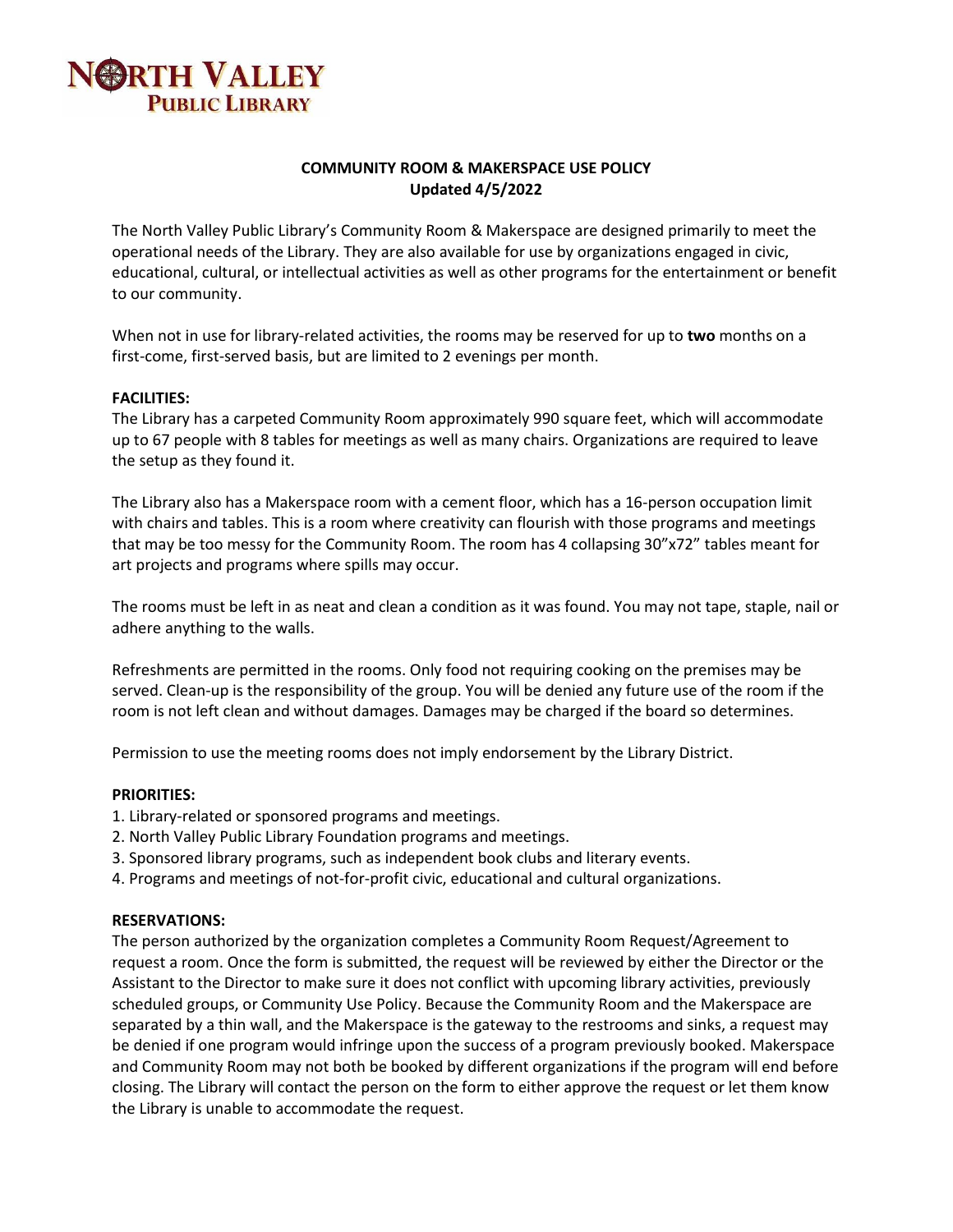Reservations will be made on a first-come, first-served basis. Organizations may reserve for no more than two months from date of booking and may not rebook until the last date of the reservation to allow library programs and other groups to have a chance for the room. No organization may schedule more than two evening (5 pm and after) meetings per month. Please reserve early. Reservations made less than72 hours in advance may not get approved on time. Please note the library is closed on Sundays and major holidays. Organizations must give the Library 48-hour notice of cancellation. Failure to do so may result in the cancellation of or refusal of future reservations.

The library must be notified immediately if there is any change in contact information. If the meeting ends after Library hours, that person will be responsible for securing the building according to the instructions provided and ensuring that the building is cleared of all individuals. The contact person must be the last to leave the building.

# **FEES AND AGREEMENTS:**

- Individuals and organizations reserving the room must sign an agreement and will be held liable for any damages or loss of the key.
- Use of the meeting rooms by for-profit entities or individuals for commercial purposes is prohibited unless prior approval is granted by the Board of Trustees at their monthly meeting. If approved, the cost to reserve the room is \$100. A cleaning deposit of \$50 is also required and will be refunded if room is left in same condition as found.
- Use of the meeting room for nonprofit fundraisers or sales is prohibited unless prior approval is granted by the Board of Trustees at their monthly meeting. If approved, the cost to reserve the room is \$25. A cleaning deposit of \$50 is also required and will be refunded if room is left in same condition as found.

### **REGULATIONS:**

- **EXE** Reservations may be made only by persons 18 years of age or older.
- No admission may be charged for any meeting. No collection, other than for member dues or a fee for the actual cost of the program, may be taken during any meeting.
- No private parties such as wedding showers, birthday parties, etc. will be allowed.
- Storage of goods, materials, or pamphlets by organizations meeting at the library is not permitted.
- All meetings must be open to any member of the public.
- All meetings must comply with the Americans with Disabilities Act.
- If groups have members aged 10-18, one adult for up to 10 children must be present, and additional adults in a 1:10 ratio (i.e. 2 adults for up to 20 children, 3 for up to 30 children). Children under the age of 10 may not be left unattended by their parents or caregivers according to the NVPL Child Safety Policy.
- Smoking is not permitted. Alcoholic beverages may be approved by the Board of Trustees in advance.
- Organizations showing films or videotapes must secure all necessary performance licenses and indemnify the Library for any failure to do so.
- Attendees must comply with all Library District policies and procedures.
- No meeting which may disrupt or conflict with normal library operations or services may be held.
- Failure to abide by these rules may result in the cancellation of or refusal of future reservations.
- The Library reserves the right to cancel any reservation upon 48 hour notice.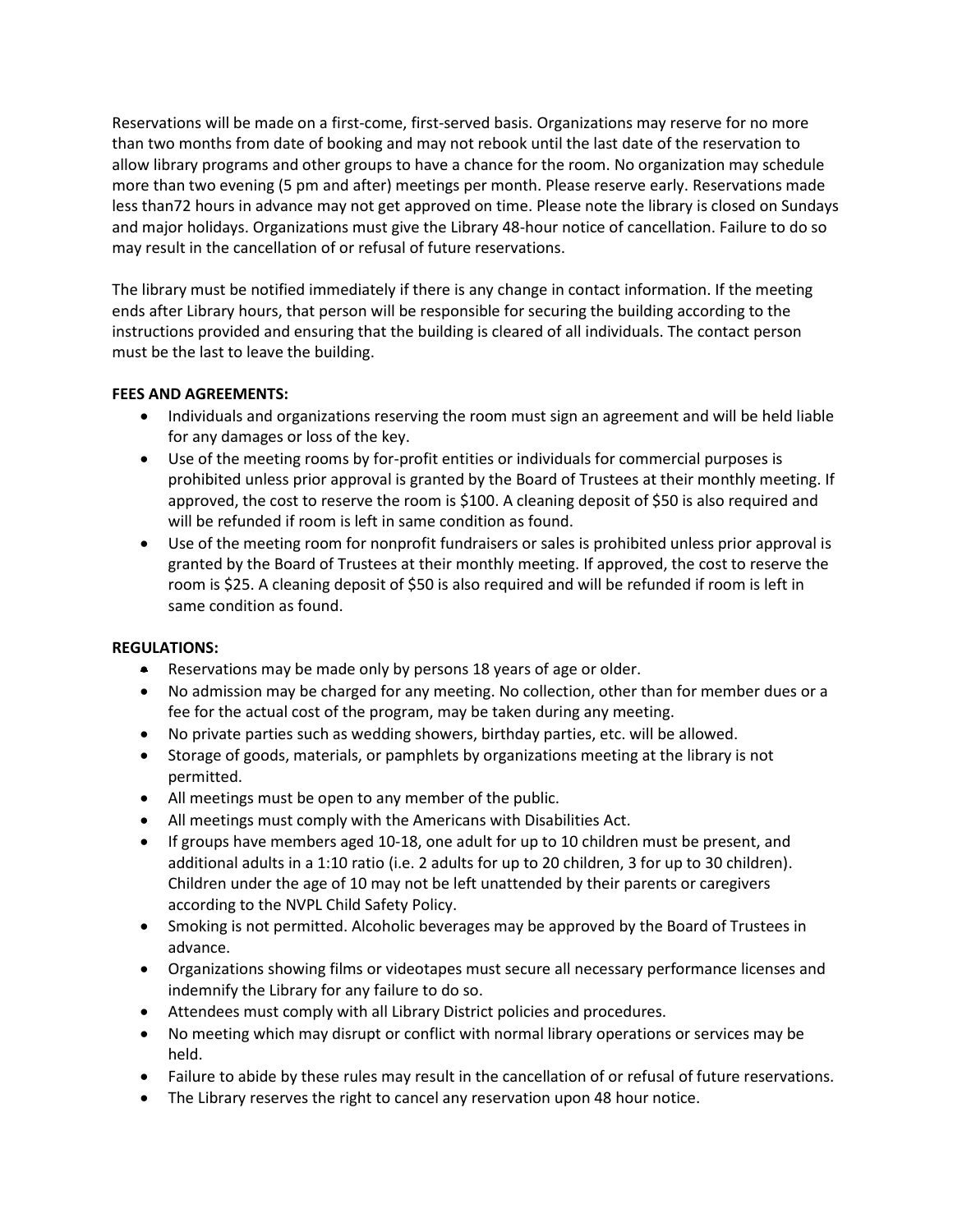### **Inappropriate Activities**:

The Library Board shall have the authority to deny a meeting if it is deemed inappropriate to the mission of the Library as advised by the Library Director. Examples of what could be considered inappropriate are:

- Activities which could be harmful or dangerous to the health and safety of presenters, participants, attendees, library patrons or staff.
- Activities that might cause harm to the building and/or its contents.
- Activities that could be harmful to minors, if minors are allowed to participate.
- Disorderly behaviors or noise levels that could be disruptive to the library.
- Activities that for any reason may interfere with the regular operation of the library.
- Activities that for any reason require too much space or too much security beyond the ability of the library to provide.

### **INDEMNIFICATION**

Any group using the meeting room shall indemnify and hold harmless the North Valley Public Library for any and all damages, costs or injuries which may arise out of its use of the premises. The Library is not responsible for equipment, supplies, materials or any other personal possessions owned by those using the meeting room.

### **UNCOMMON EXCEPTIONS TO PUBLIC USAGE:**

The Montana State Legislature passed the Montana Economic Development Industry Advancement Act (MEDIA Act) in 2019 to provide an income tax incentive to attract film, television, and other media production to the State because film production generates significant economic activity for their host communities, drawing out-of-town spending, generating jobs, and bolstering local businesses.

The library supports the MEDIA Act by making its facilities available at a fee of not less than \$100 per use, as long as the use does not interfere with the regular operations of the library, including library programs and meetings. The director determines what use can be accommodated without disrupting the library. If a film, television, or other media production wants to use the patron areas for filming then special permission from the board is required and producers should ask to be placed on the agenda of a regularly scheduled monthly board meeting.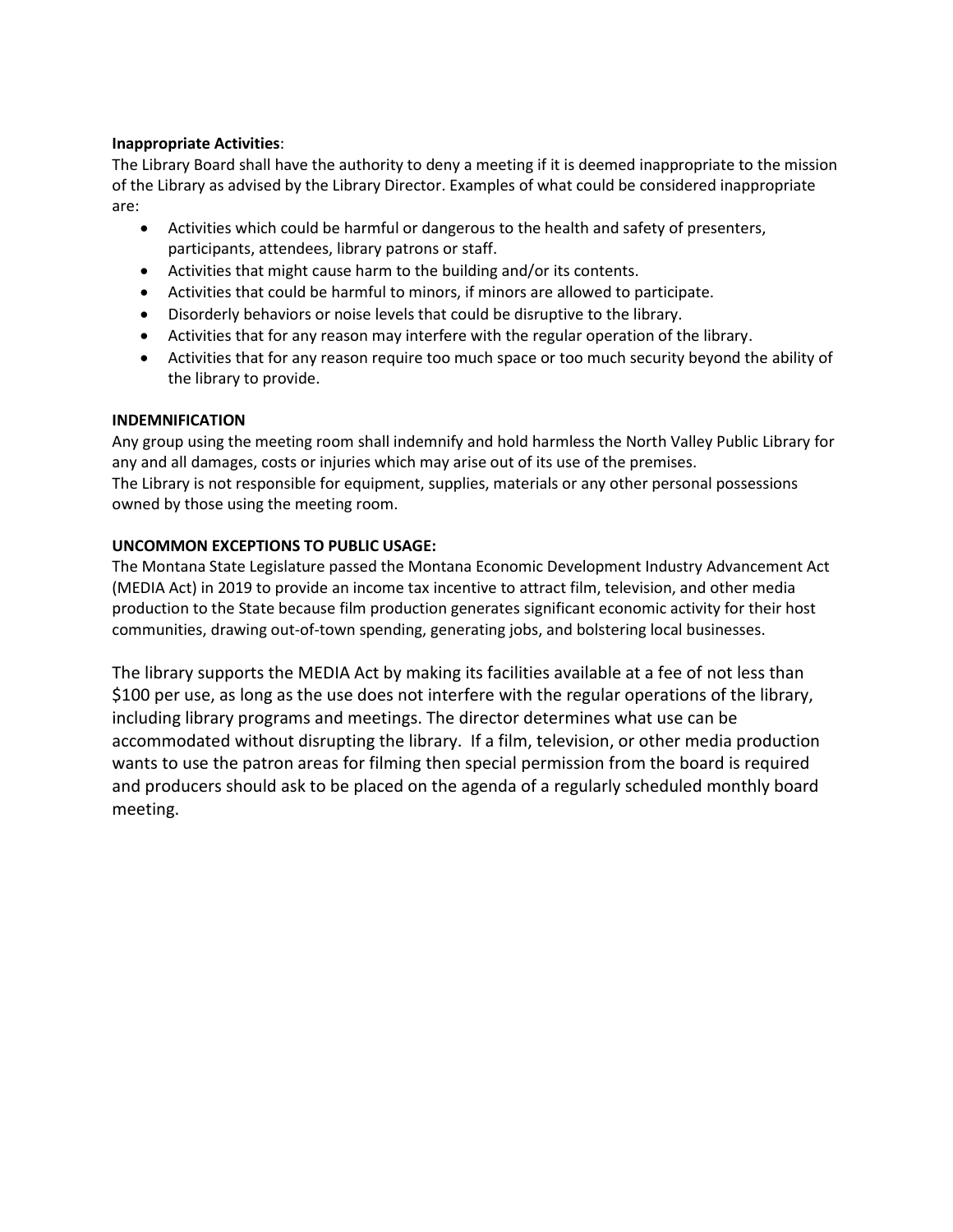

# **COMMUNITY ROOM and MAKERSPACE REQUEST/AGREEMENT**

| Organization: Nation and Container and Container and Container | Contact Person Name (PRINTED):                                                                                                                                                                                                 |
|----------------------------------------------------------------|--------------------------------------------------------------------------------------------------------------------------------------------------------------------------------------------------------------------------------|
|                                                                |                                                                                                                                                                                                                                |
|                                                                |                                                                                                                                                                                                                                |
| Dates requested: _______________________                       |                                                                                                                                                                                                                                |
| Meeting start time: Network and the Meeting start              |                                                                                                                                                                                                                                |
| End time: _______________________________                      |                                                                                                                                                                                                                                |
| Estimate number attending:                                     | Signature: The Commission of the Commission of the Commission of the Commission of the Commission of the Commission of the Commission of the Commission of the Commission of the Commission of the Commission of the Commissio |
|                                                                | Today's Date:                                                                                                                                                                                                                  |

Room requested: **Community Room** or **Makerspace** (pick one by circling your choice)

The library may include my event and contact information on its online events calendar: Y or N

#### **Please review and check each statement:**

I have read the North Valley Public Library Community Room & Makerspace Use Policy and the North Valley Community Room Closing Instructions. We understand the rules and responsibilities for the use. We agree to abide by all conditions as stated and insure that appropriate procedures are followed in securing the building if end time is after Library closing. Failure to abide by these rules may result in the cancellation of or refusal of future reservations.

The Library will be vacated no later than our assigned end time. If our end time is after Library closing, the contact person will be responsible for insuring the Library is secured.

\_\_\_\_ I understand that there is no guarantee of usage of this facility. Use will be denied if any abuse of policy or procedure occurs. If the Library needs use of the room at a time we have scheduled, we will make other arrangements.

\_\_\_\_We will notify the Library immediately if our group will not be meeting as scheduled or lose our use privileges.

\_\_\_\_ We will update the name and phone number of our contact person as needed.

\_\_\_\_ The North Valley Public Library or staff will not be held liable for any damage, loss or bodily injury occurring to property or persons attending our meeting. We understand that the group will be held liable for any damage to, or loss, of Library property occurring in conjunction with our meeting.

I understand that if my program is after hours, or on a day that the library is closed, I must come to the library during regular business hours to sign out a key. Library staff will not be available to let me into the meeting room if I forget to pick up the key in advance.

I am signing on behalf of the following organization:

**NVPL Staff Use Only** (Director or the Assistant to the Director):

Approved: \_\_\_\_Disapproved, and reason: \_\_\_\_\_\_\_\_\_\_\_\_\_\_\_\_\_\_\_\_\_\_\_\_\_\_\_\_\_\_\_\_\_\_\_\_\_\_\_\_\_\_\_\_\_\_\_\_\_\_

Condition of room after use: \_\_\_\_\_\_\_\_\_\_\_\_\_\_\_\_\_\_\_\_\_\_\_\_\_\_\_\_\_\_\_\_